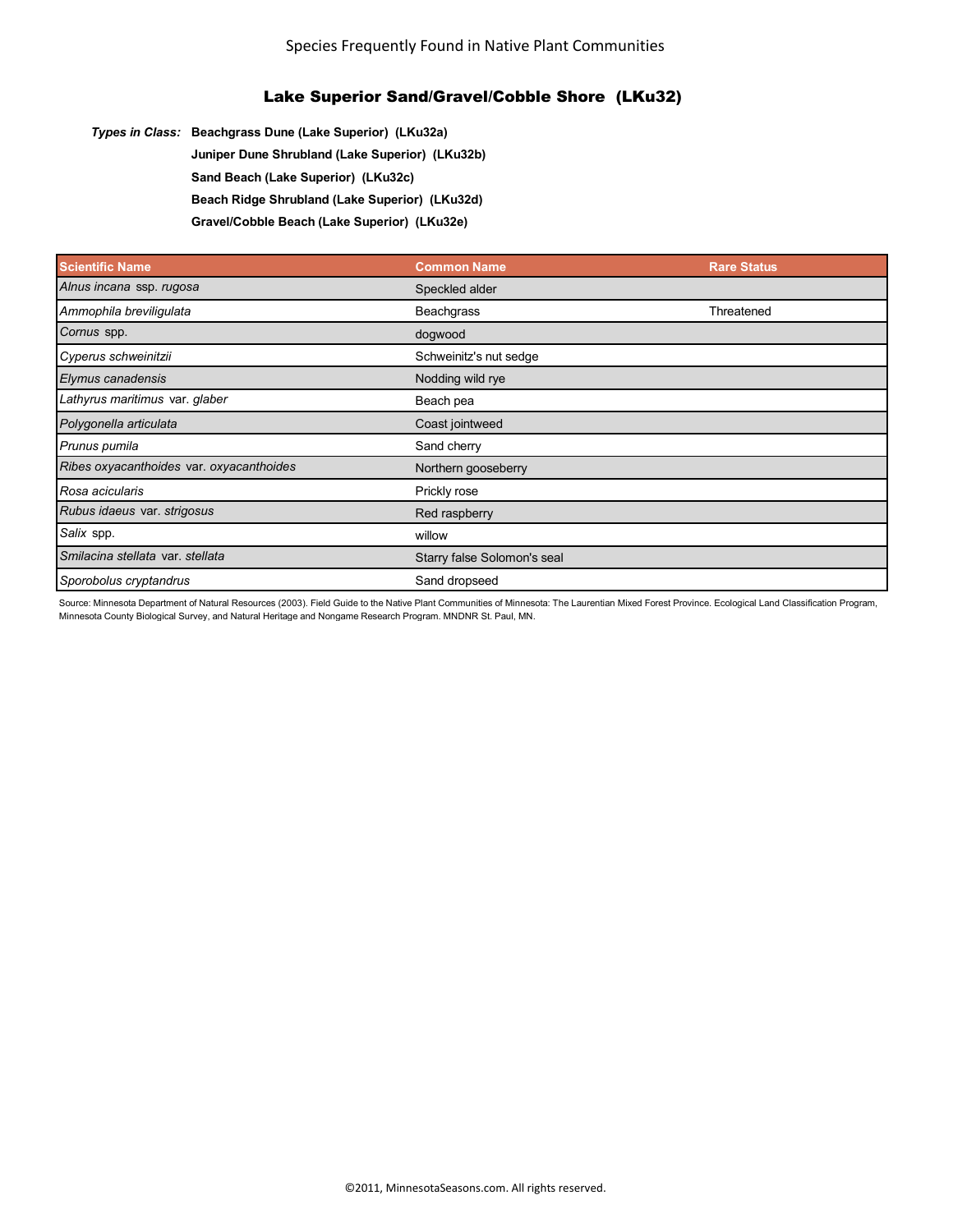### Species Frequently Found in Native Plant Communities

#### Lake Superior Sand/Gravel/Cobble Shore (LKu32)

#### **Beachgrass Dune (Lake Superior) (LKu32a)**

| <b>Scientific Name</b>  | <b>Common Name</b> | <b>Rare Status</b> |
|-------------------------|--------------------|--------------------|
| Ammophila breviligulata | <b>Beachgrass</b>  | Threatened         |
| Elymus canadensis       | Nodding wild rye   |                    |
| Prunus pumila           | Sand cherry        |                    |
| Sporobolus cryptandrus  | Sand dropseed      |                    |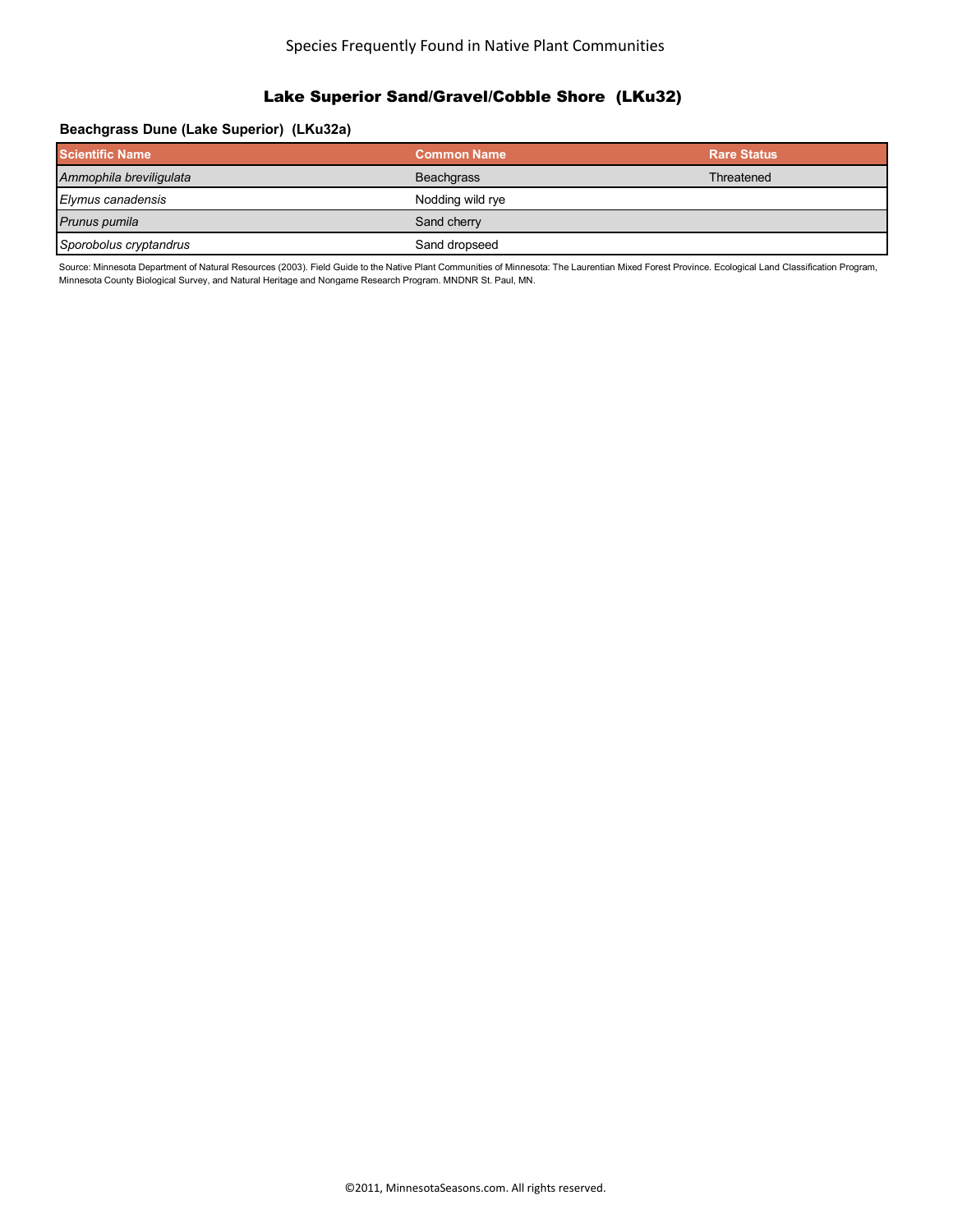### **Juniper Dune Shrubland (Lake Superior) (LKu32b)**

| <b>Scientific Name</b>              | <b>Common Name</b>          | <b>Rare Status</b> |
|-------------------------------------|-----------------------------|--------------------|
| Ammophila breviligulata             | <b>Beachgrass</b>           | Threatened         |
| Artemisia campestris                | Tall wormwood               |                    |
| Artemisia campestris ssp. borealis  | Tall wormwood               |                    |
| Artemisia campestris ssp. caudata   | Tall wormwood               |                    |
| Carex umbellata                     | Umbel sedge                 |                    |
| Cyperus schweinitzii                | Schweinitz's nut sedge      |                    |
| Hudsonia tomentosa                  | Beach heather               | Special Concern    |
| Juniperus communis var. depressa    | Bush juniper                |                    |
| Poa compressa                       | Canada bluegrass            |                    |
| Polygonella articulata              | Coast jointweed             |                    |
| Prunus pensylvanica                 | Pin cherry                  |                    |
| Prunus pumila                       | Sand cherry                 |                    |
| Prunus pumila var. besseyi          | Sand cherry                 |                    |
| Prunus pumila var. cuneata          | Sand cherry                 |                    |
| Prunus pumila var. pumila           | Sand cherry                 |                    |
| Smilacina stellata var. stellata    | Starry false Solomon's seal |                    |
| Toxicodendron radicans var. negundo | Common poison ivy           |                    |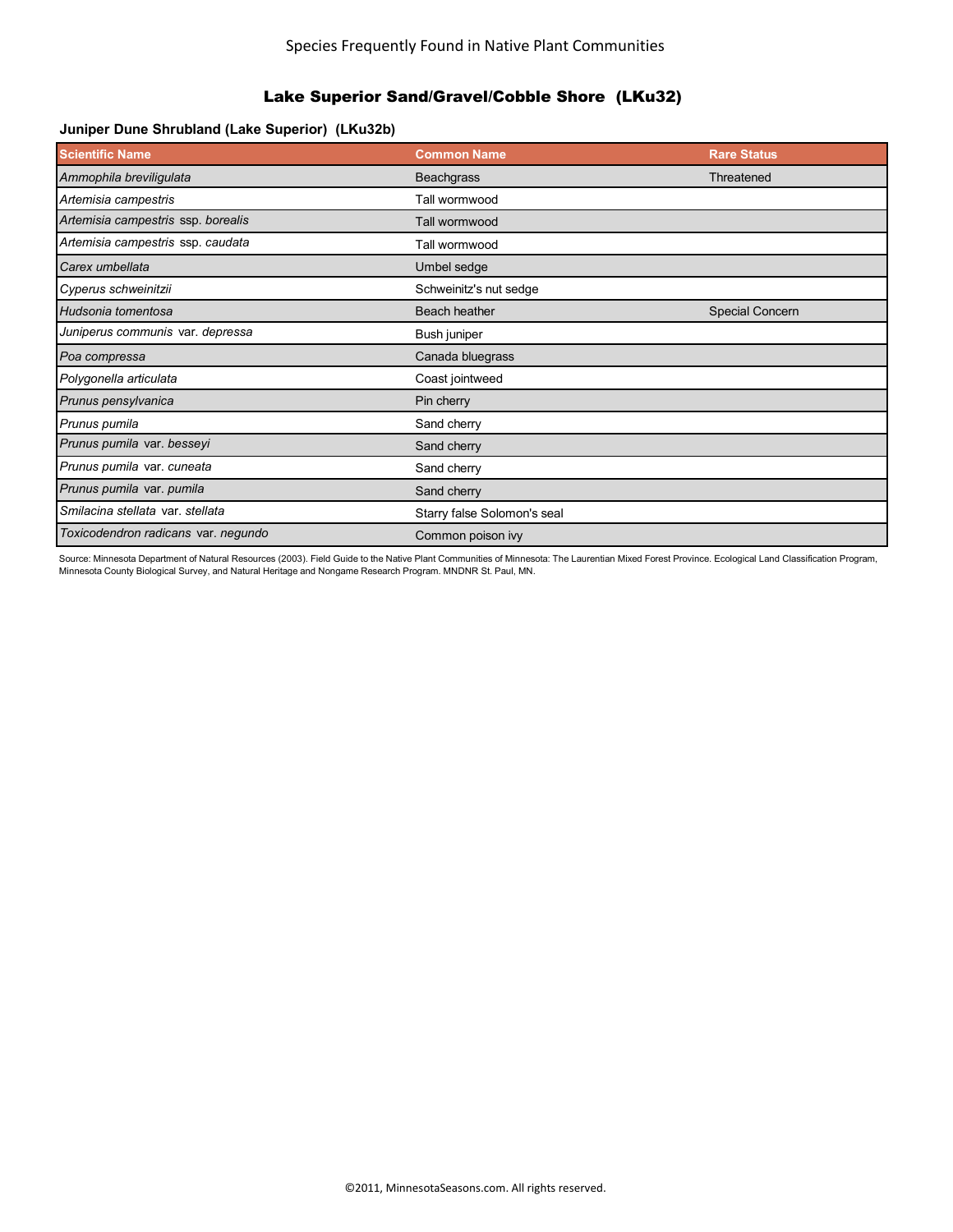### **Sand Beach (Lake Superior) (LKu32c)**

| <b>Scientific Name</b> | <b>Common Name</b> | <b>Rare Status</b> |
|------------------------|--------------------|--------------------|
| None                   |                    |                    |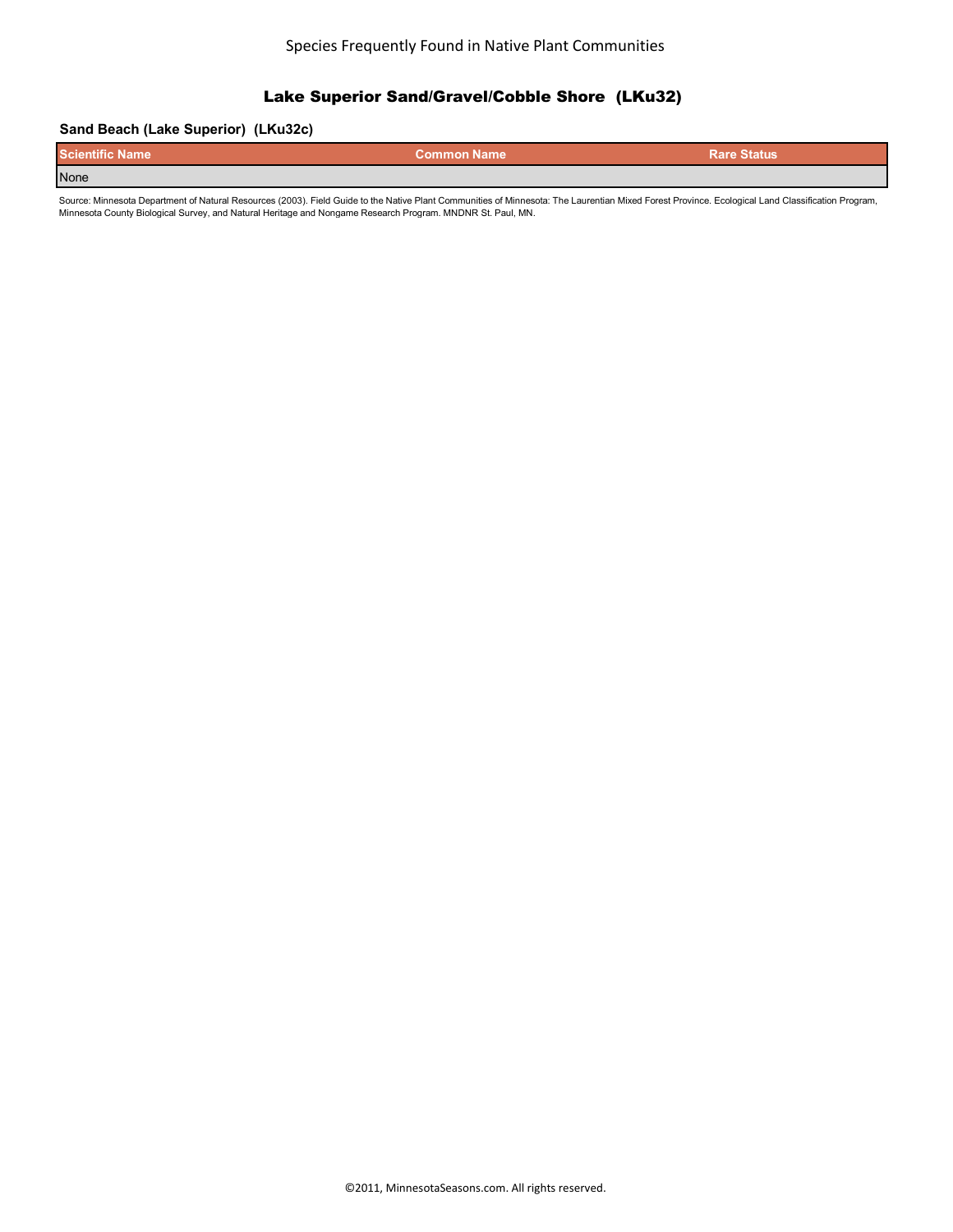### **Beach Ridge Shrubland (Lake Superior) (LKu32d)**

| <b>Scientific Name</b>                   | <b>Common Name</b>  | <b>Rare Status</b> |
|------------------------------------------|---------------------|--------------------|
| Calamagrostis canadensis                 | <b>Blueioint</b>    |                    |
| Lathyrus maritimus var. glaber           | Beach pea           |                    |
| Ribes oxyacanthoides var. oxyacanthoides | Northern gooseberry |                    |
| Rubus idaeus var. strigosus              | Red raspberry       |                    |